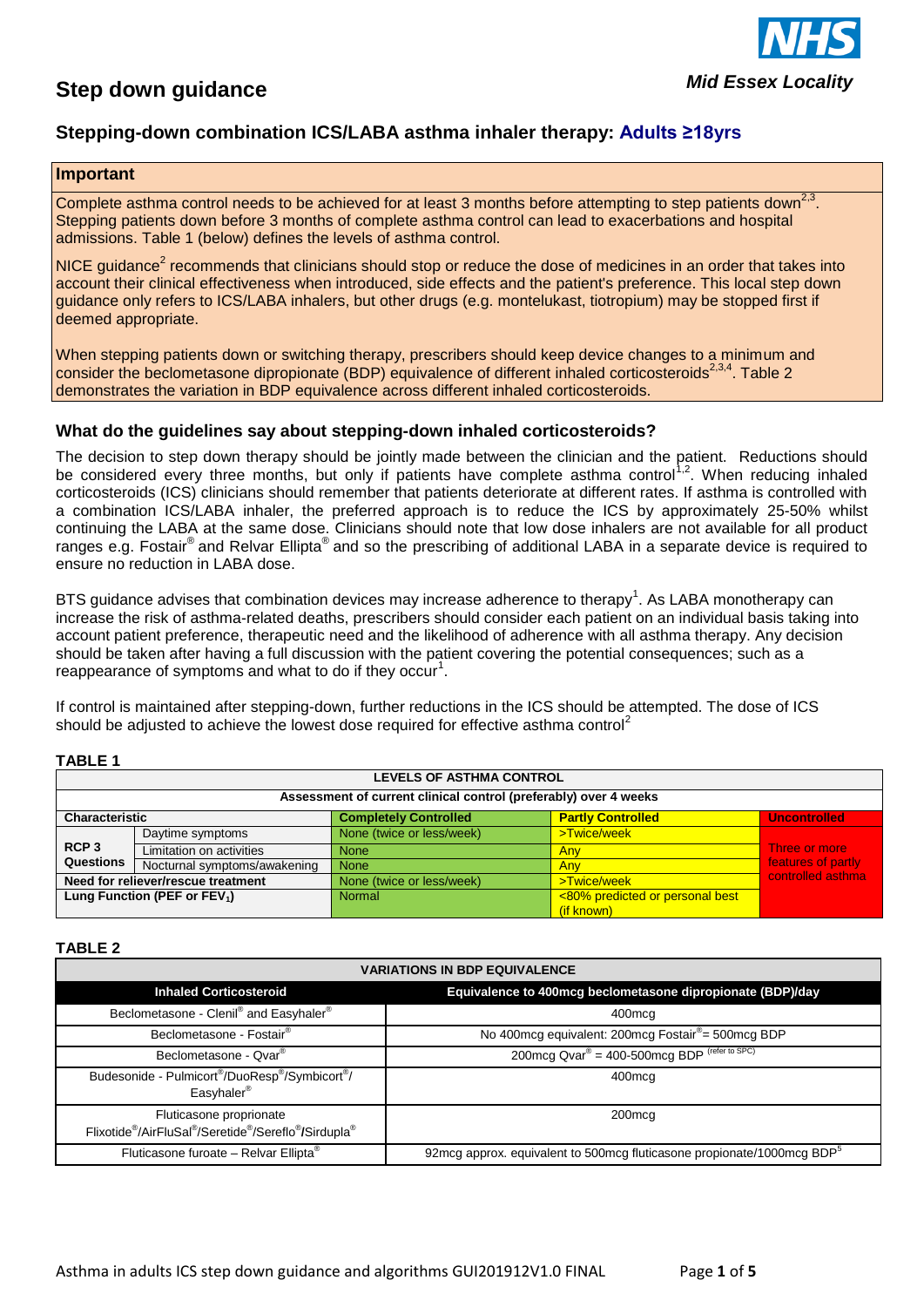# **Algorithm for stepping down patients**



• Agree a review date for 3 months' time

**STEP the patient DOWN and repeat cycle**

**YES**

Asthma in adults ICS step down guidance and algorithms GUI201912V1.0 FINAL Page **2** of **5**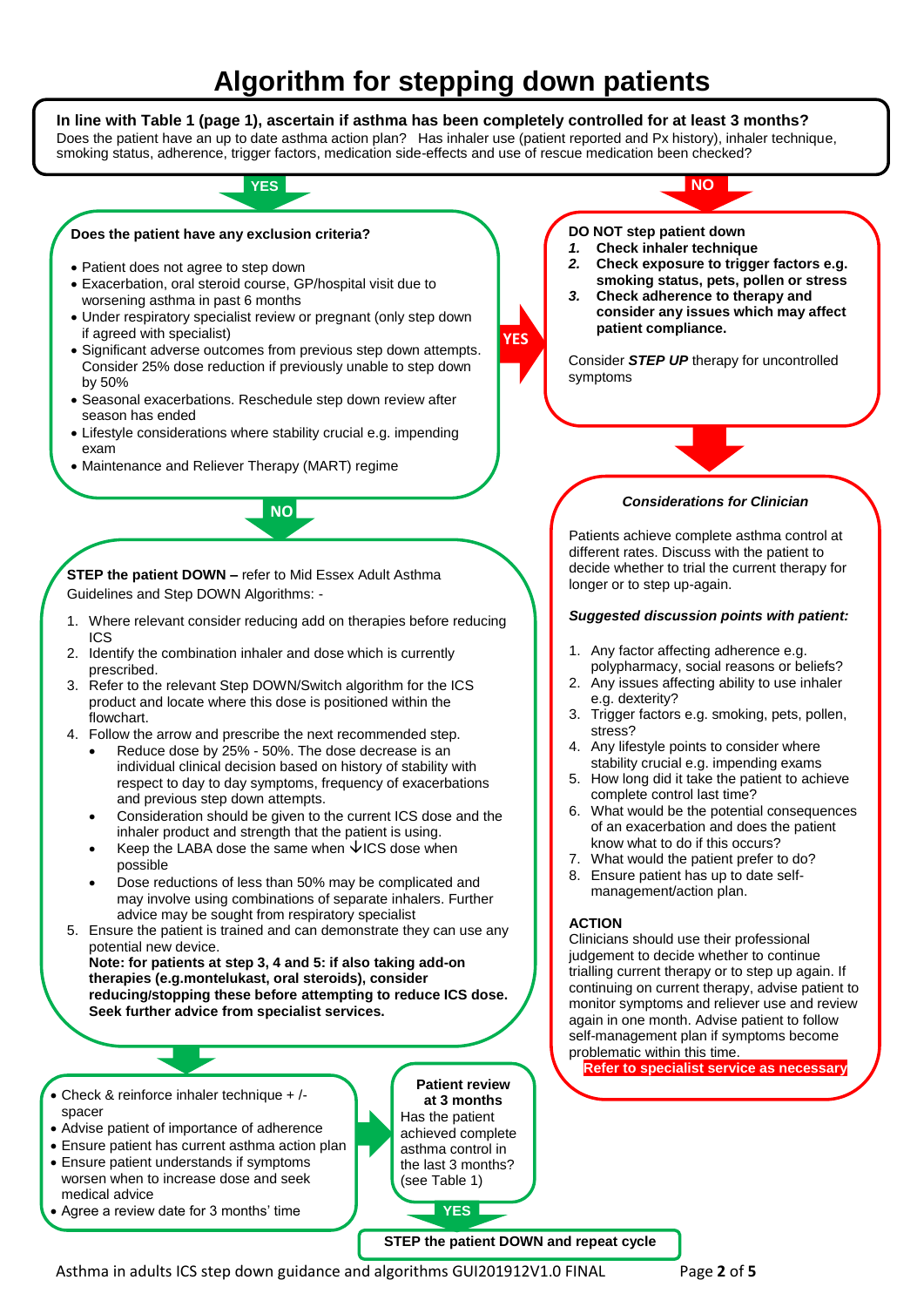## **Asthma Step-down Guide: Fostair®, Flutiform®, Seretide®, Sirdupla®, Sereflo® and Combisal**

#### **Note: all doses as for asthma maintenance therapy, not asthma maintenance and reliever therapy (MART)**

If patient is at high dose Step 3, consider respiratory specialist advice on how to manage step down process, particularly if a more gradual ICS dose reduction (<50%) is required than the combination devices in the algorithms allow. This may involve using combinations of different inhalers. **If under respiratory specialist review - do not attempt step down without agreement of** 

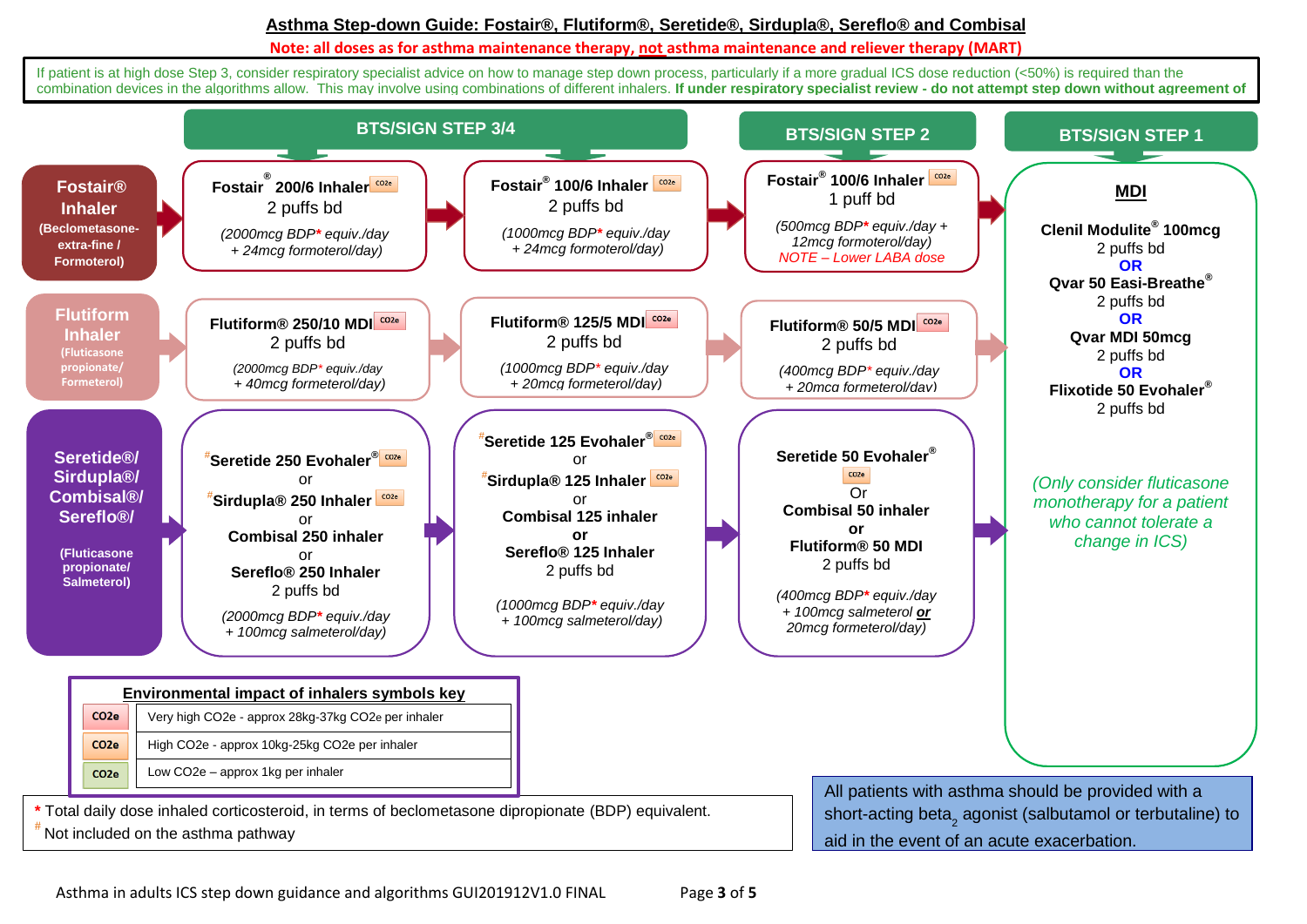# <u> Asthma Step-down Guide – Dry powder inhalers Symbicort Turbohaler  $^{\circledast}$ and DuoResp Spiromax $^{\circledast}$ </u>

# Note: all doses as for asthma maintenance therapy, <u>not a</u>sthma maintenance and reliever therapy (MART)

To step down from Symbicort 400/12 or DuoResp 320/9 at a dose of **2 puffs bd**, start at the left of the algorithm below. Both LABA and ICS will be reduced